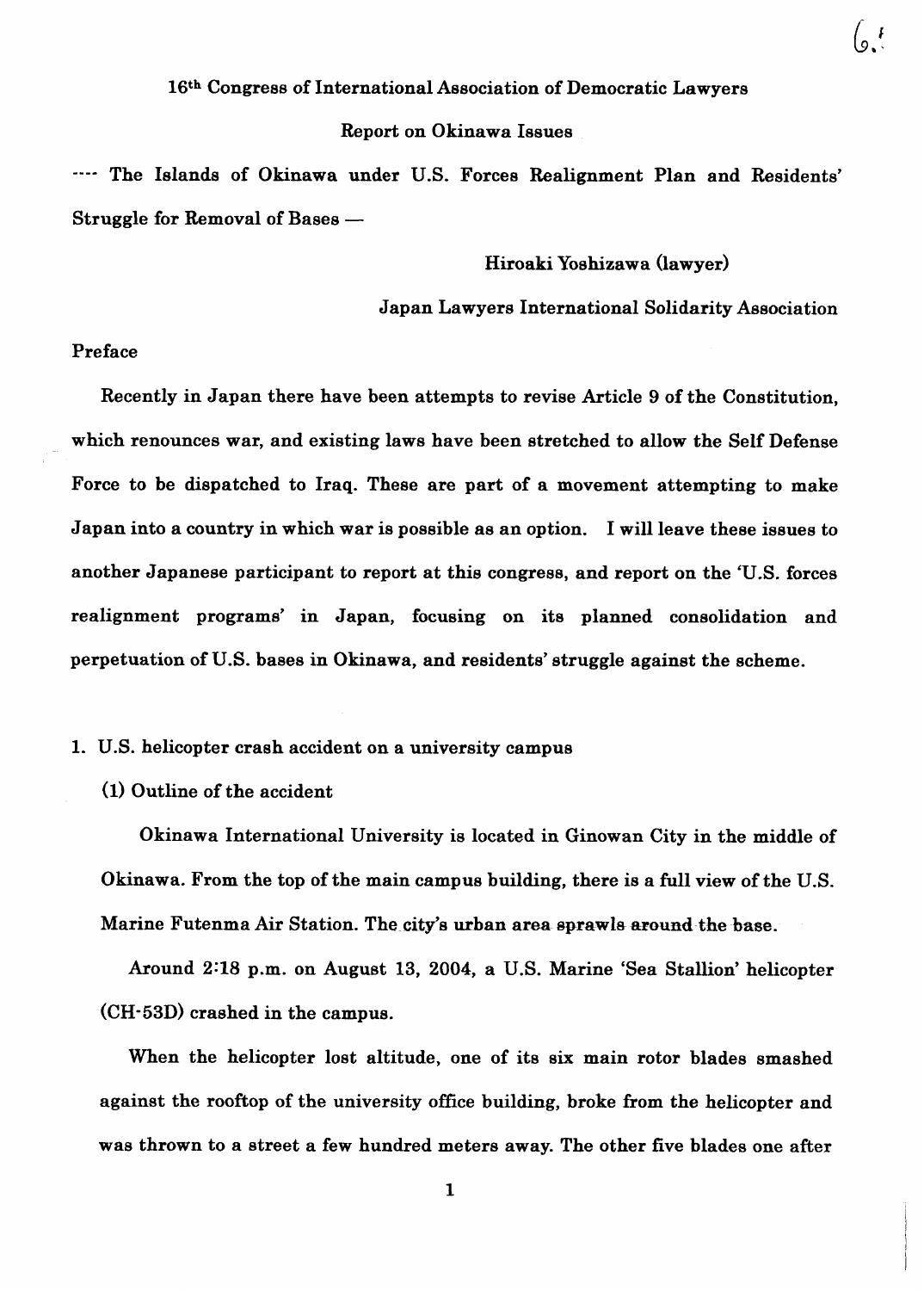another hit buildings, and the helicopter crashed and burst into flames, scattering heavy oil. The black smoke billowed up as high as 10 meters.

Debris (propeller fragments mostly) fell 20 meters away from the scene, damaging the sign of a nearby condominium. an iron gear-like part, 40 cm in diameter smashed onto the rooftop of a one-story building.

The crash damage ranged from the campus to the neighboring housing area, but fortunately it hurt no citizens. It was really a miracle.

(2) U.S. action at the accident site

Immediately after the crash, U.S. personnel and local firefighters rushed to the site and saved the injured crew. Before the rescue, several explosions occurred, and the fuselage burned with huge smoke, igniting nearby trees. Around 3:08 p.m., the fire was extinguished by the desperate efforts of the firefighters.

Around 3:30 p.m., **US.** marines made the crash site off-limits by stretching a yellow tape. The U.S. forces forbade the entry of university staff, students, private citizens, news reporters, and even the local firemen. Because of this action, the fire squad could not make the legally required investigation into the cause of the accident.

In addition, the local police were ordered by the U.S. forces to cordon off the area, but their on-the-spot investigation was refused.

Even after the fire was extinguished and the danger was past, the U.S. forces continued to refuse to allow police or fire department investigations, and kept the area around the accident site closed off. Their outrageous action amounted to an occupation or seizure of the site.

Their illegal occupation lasted seven days. During this time they removed the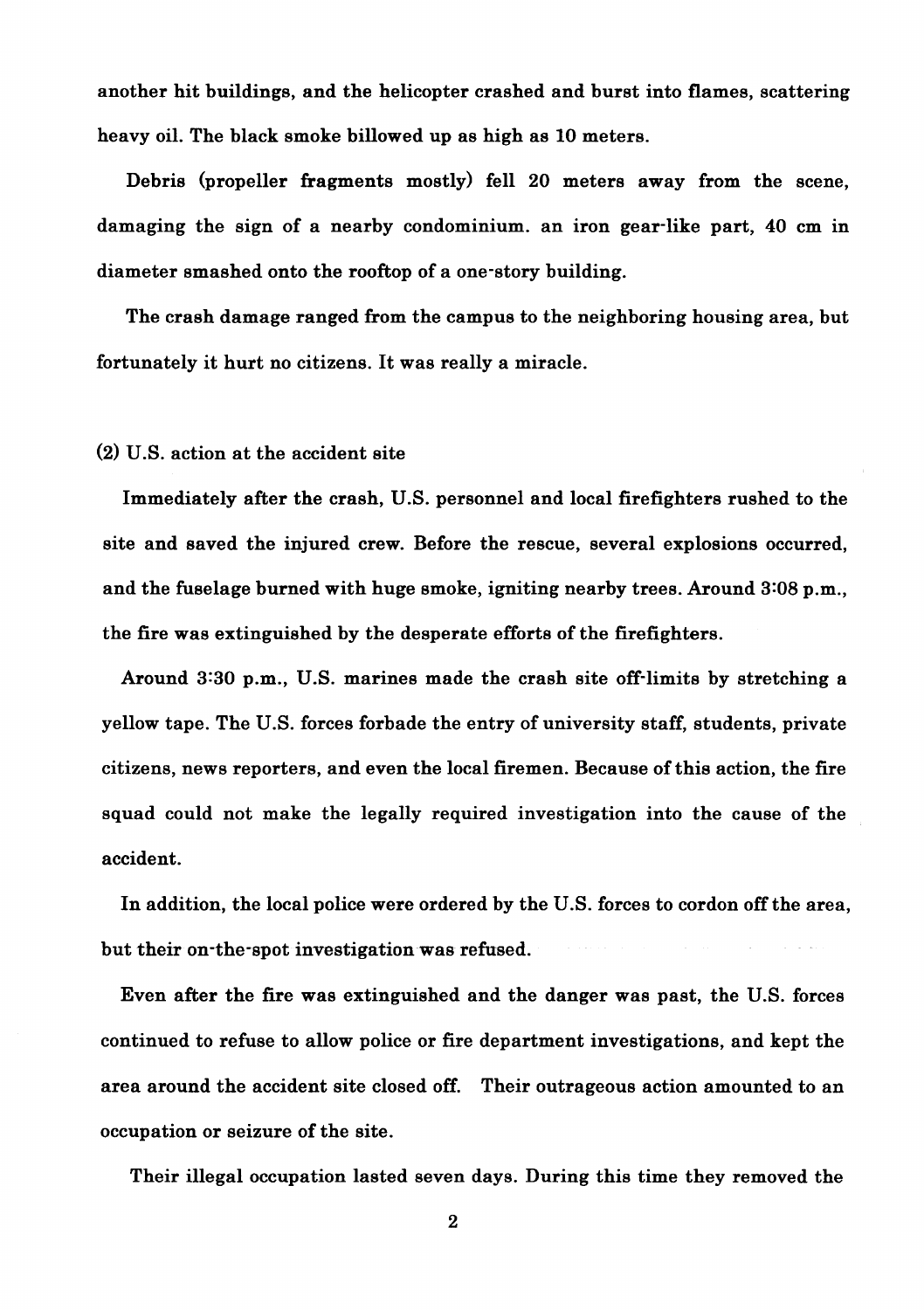fuselage, scattered parts, and other debris from the crash site and the surrounding areas. They also carried away the damaged trees, soil and all. Even scorched and broken concrete wall blocks from the campus building were taken away.

Those trees, the soil, and the concrete blocks belonged to university authorities. Why did the U.S. forces carry them away? Their intention appears to have been to conceal the cause of the crash, and destroy evidence, and to evade the accusation of destruction of private property or other offences. They may even have been trying to hide the possibility that the soil, the trees and concrete blocks had been contaminated with radioactivity or dangerous chemicals. nelage, exact<br>are parts, and other debris from the creah site and the surrennting<br>ens. They also carried away the damaged trees, soil and all. Even score<br>hed and<br>Those trees, the soil, and the concerts blocks helonged to u

It is suspected that the helicopter was carrying depleted uranium shells. A safety device in the main rotor contains radioactive strontium 90, and its leakage is greatly suspected. But the U.S. forces removed all the evidence of leakage.

# **(3)** Concealing and distorting the Japan-US. Status of U.S. Forces Agreement **i.** \*(SOFA)

Article 17 of the SOFA includes an agreement by the Japan-US. Joint Committee regarding "The Japan-US. Accord concerning dealing with accident site of U.S. military aircraft (agreed in **1960)."** 

However, the Japanese government purposely mistranslated the phrase in the accord "without prior authority" into a phrase which, when re-translated into below.

---------\_--\_-------------------------------------------------------------------------------------------

In those instances where the United States military aircraft crash or are *forced to land on public or private property outside facilities and areas in use by*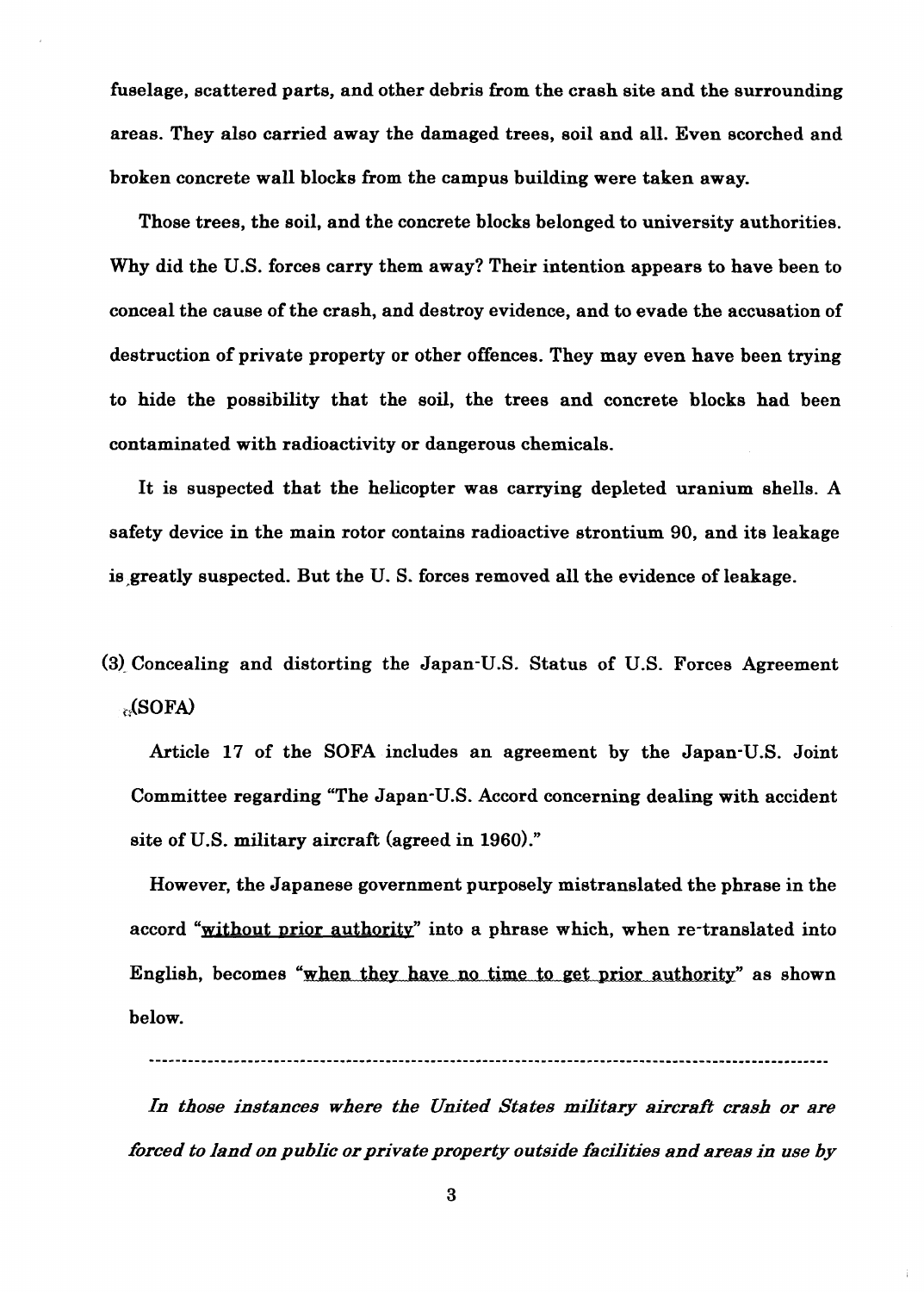*the United States Armed Forces, appropriate representatives of the United States Armed Forces shall be permitted to enter private or public property without prior authority*  $(\rightarrow$ *when they have no time to get prior authority*) to perform necessary rescue services and/or secure United States property, *provided that every effort shall be made to avoid unnecessary damage to such private and public property; Japanese public authorities win take necessary measures within their capabilities to secure the property and prevent danger until the arrival of United States authorities. The Japanese and United States a uthorities shall exercise necessary joint control to restrict una uthorized personnel from the immediate vicinity of the accident scene.* 

........................................................................................................

The underlined part is the actual expression officially agreed between both governments.

As regards the crash accident, Okinawa Prefectural Police Headquarters obtained a warrant to investigate the crash site, and asked the Military Police of the Marine Corps to agree to their investigation, because U.S. consent is required for any such investigation. But the Military Police refused. The Military Police apparently referred to the SOFA agreement as their reason for refusal.

The U.S. forces, 'without prior authority' based on the above accord, arbitrarily closed the campus, the streets, and private areas affected by the crash.

This case illustrates inequalities written into the SOFA accords. What is worse, the Japanese government agreed to conditions in the SOFA which favor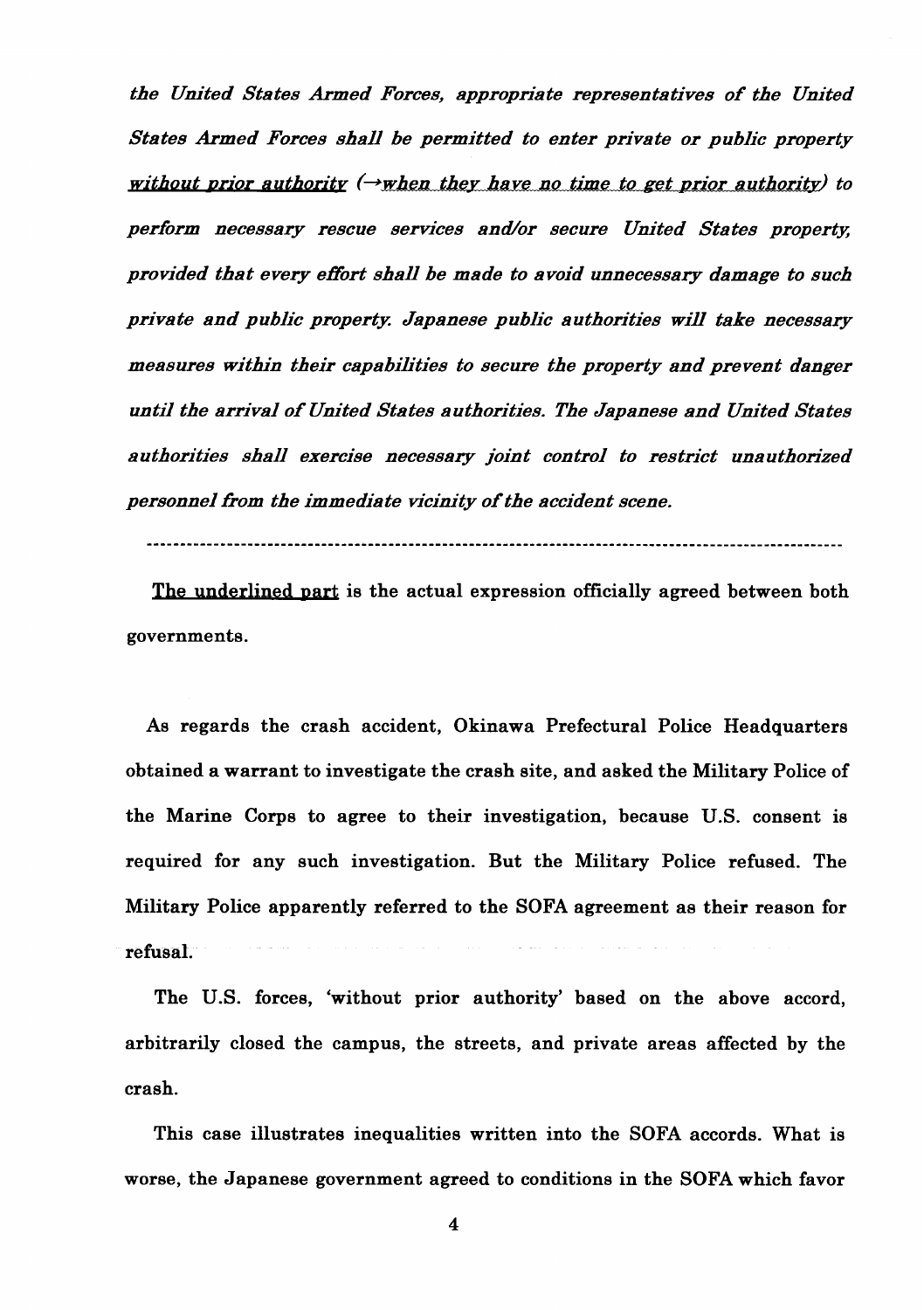the US., and published a distorted translation making it appear equal for both sides.

Article 17 of the SOFA states in addition that Japan is forbidden to detain a member of the U.S. Armed Forces when accused pending prosecution, when he or she commits a crime. This provision is completely different from that of the Bonn agreement between another country containing the U.S. Military, Germany, (a NATO member) and the U.S.

The Japanese, in particular residents of Okinawa, demand that these unequal provisions be drastically amended.

- 2. Barbarous act  $\cdots$  construction of on-sea military base
	- (1) Special Action Committee on Okinawa (SACO) agreement in December 1996

All residents in Okinawa were enraged at the sexual crimes committed by three U.S. marines against a girl, which occurred in September 1995. Every , municipal aesembly in Okinawa adopted a resolution of protest, and on October 21 of the same year, a mass rally protesting the crime was attended by about 85,000 residents. In a residents' referendum held on September 8, 1996, residents voted for reduction of **US.** bases, and they made representations to both governments about this issue.

In response, both governments set up the Special Action Committee on Okinawa (SACO), and submitted a final report on the problem in December 1996.

The final report proposed a return of 12 U.S. bases to Japan, but the proposal virtually imposed only one option to the existing state, a relocation of the 12 bases within Okinawa, in return for increased government subsidy. The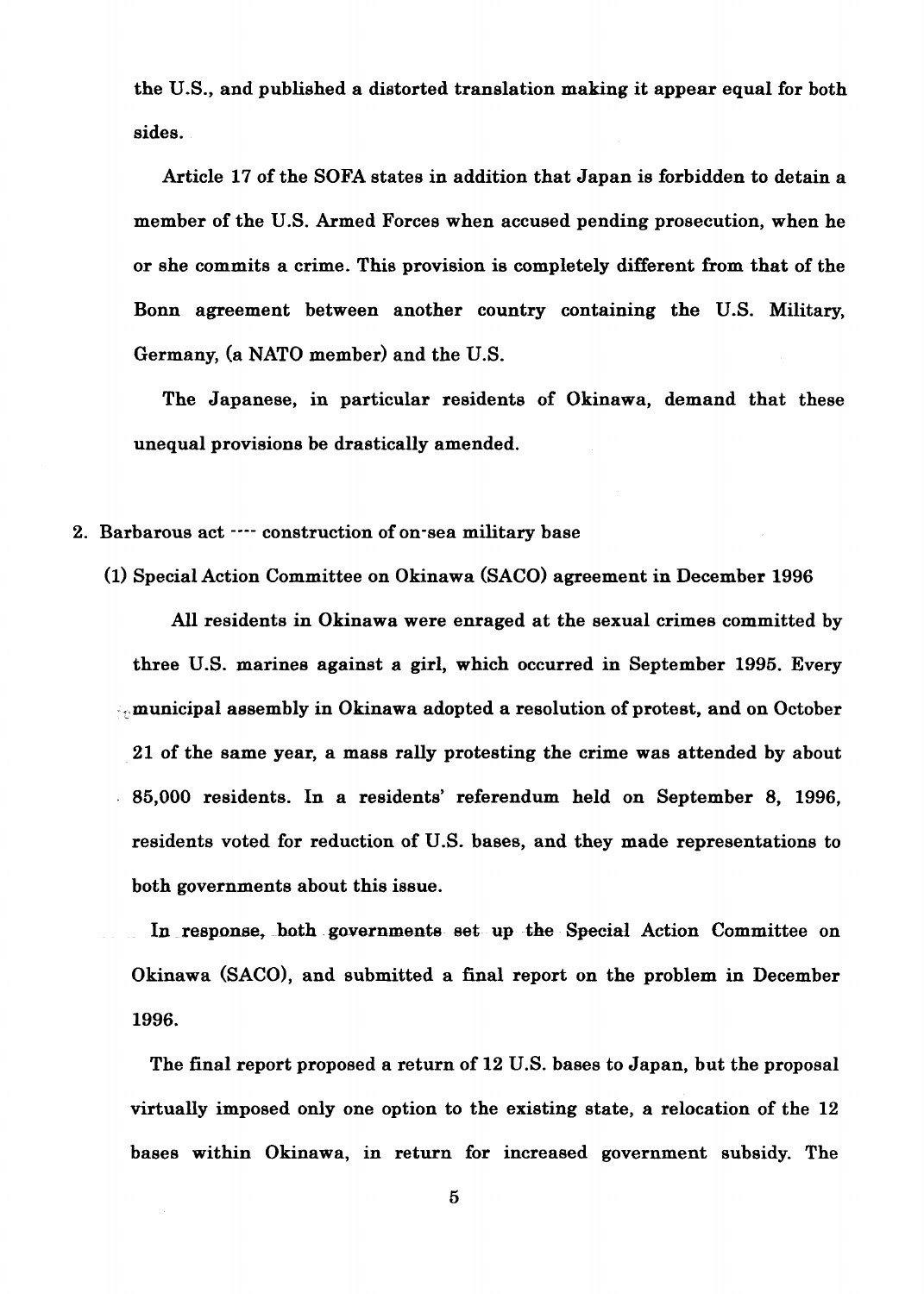centerpiece of the proposal is the construction of a huge and powerful sea base, the first ever in the world, in the sea off Nago City, in the northern part of the island.

#### (2) On-sea base which would exterminate dugongs

@Nag0 citizens rose against the plan as soon as the SAC0 accords were revealed.

On December 21, 1997, a municipal plebiscite on whether residents should accept the new base plan was held in the city. In an 82.4 % turnout, a majority of the voters (53.83 %) chose "No to a new base". It was a historic victory for the citizens.

# **@Cabinet gave the green light**

Despite the citizen's rejection of the proposed base, the Japanese government in December 1999 decided at a cabinet meeting to approve construction of the base in Nago. Nago Mayor Tateo Kishimoto as well as Okinawa Prefectural Governor Keiichi Inamine accepted the cabinet decision. Thus the Japanese and U.S. governments, the Okinawan governor and the local mayor imposed their plan on Okinawa residents.

But Nago citizens including inhabitants of Henoko, a seaside area near the planned base, continued a dauntless struggle, which has entered a new phase. @Paradise sea and on-sea base

U.S. Camp Schwabe lies north of the planned on-sea base. The marines stationed there were sent to war and fought in Falluja, Iraq. The camp is to continue to exist and is planned to be closely linked with the planned base.

Along the sea area which includes Henoko lies a coral reef and a Pacific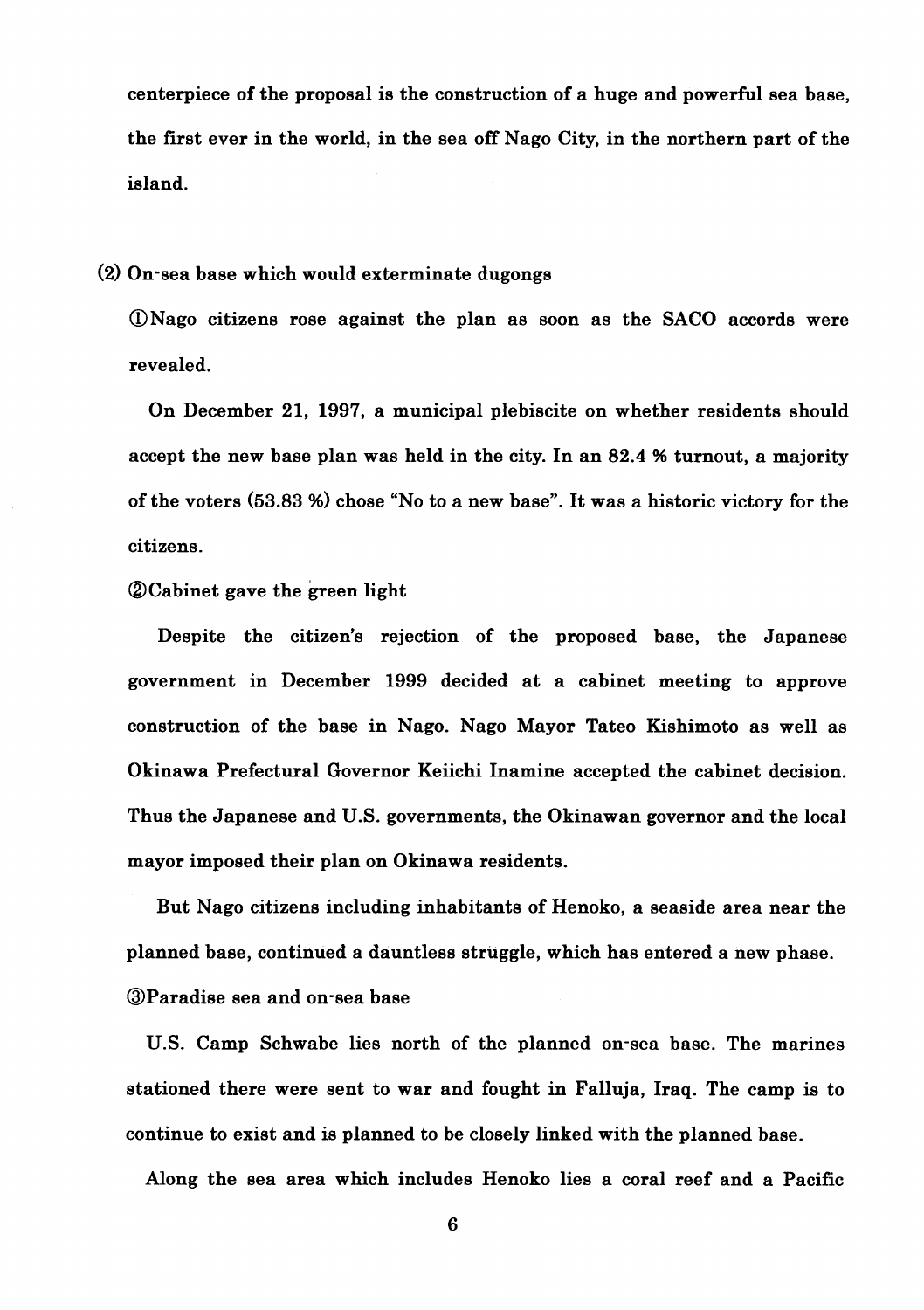lagoon. Terns nest there in early eummer. The bountiful sea used to be a "pasture and field", a source of important food for the residents.

In the lagoon lies a field of rare seaweeds including turtle grass that dugongs, an internationally protected animal, use as a food source.

Groves in northern Okinawa are a treasury of rare creatures, being integral with marshes where subtropical corals and mangroves grow. Those rich ecologies are Japanese priceless treasures, and we Japanese have an international responsibility for protecting them.

In a tent put up on the beach are seen a lot of elderly men and women who adamantly struggling against constructing the on-sea base. Lively young people stage a sit-in, row a canoe out, and climb a scaffold in the sea in order to block a boring survey by defense facilities officials.

During breaks of their struggle, those old women talk to young members : "Far beyond the sea of Okinawa lies a paradise. Since old times the gods of the . paradise have provided rich products and happiness with villagers. During peaceful times free of war, islanders happily lived with bountiful mountain and marine products as well as field crops. During the ground battle in Okinawa 60 years ago, we could survive hardships thanks to the bountiful sea. How ridiculous it is to construct a human-killing base by ruining the sea! We must defend the sea at the risk of our lives!"

I often visit the tent and listen to the elderly. I always keep their stories in mind.

#### @Devilish base

What is the on-sea base like? According to the government plan, it is 2,600 meters long, 730 meters wide, and covers an area of about 1.9 million square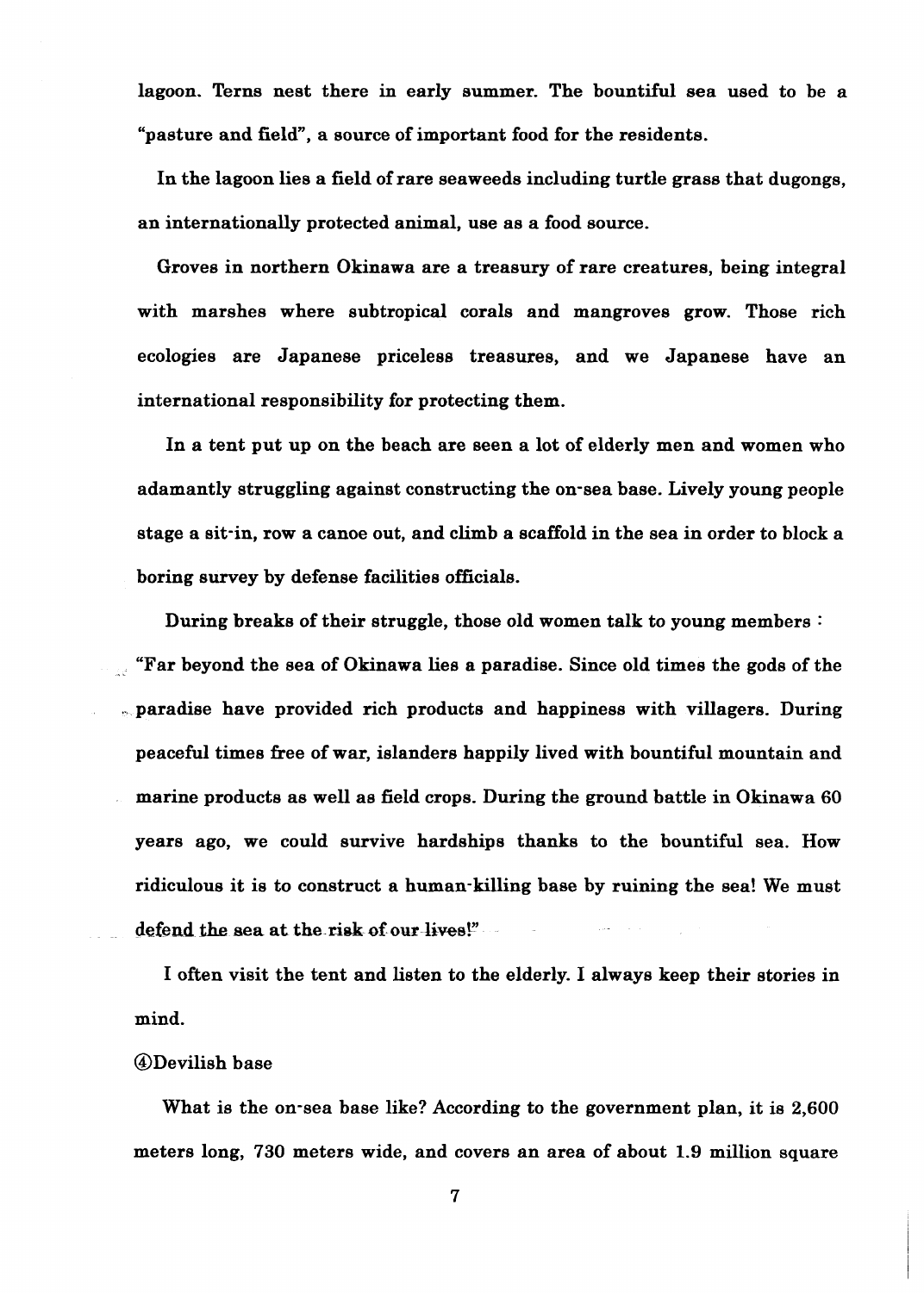meters. The scale is large enough to contain 15 Shuri Castles (Okinawa's biggest castle). The base is strong enough for C-17 Globemaster transport planes and V-22 Osprey vertical takeoff and landing aircraft. Osprey can fly twice as fast as helicopters. A Department of Defense report says, "Osprey's cruising distance, speed, loading capacity enable marines and supplies to move faster, escalating mobility of the marines drastically."

This makes it clear that the construction of the on-sea base will only serve to strengthen functions of U.S. bases in Okinawa.

Robert Hamilton, former company commander of Okinawa Marine Corps (1986- l988), said as follows:

"We cannot describe functions of Futenma Air Station in a general and superficial way. An on-sea base replacing Futenma base should be equipped with hangars for all aircraft to prevent damage from salt water. Storage to keep many parts and devices should be built for helicopters to take action. Besides, facilities for medical services, fire-extinguishing, and rescue activities are necessary. In short, the on-sea heliport will be as large as Kansai International Airport." (Refer to December 3 & 10 of 1997 issues of 'Ryukyu Weekly News')

The on-sea heliport might be called a "devilish base," which would serve to kill people in Iraq or other countries, and get rid of dugongs cherished by people all over the world. The construction of such a hellish base is the work of a devil which will go counter to the creator of the world..

## 3. U.S. forces realignment and Okinawa

## (1) Substance of U.S. forces realignment

On February 19, 2005, Japan-U.S. Security Consultative Committee had a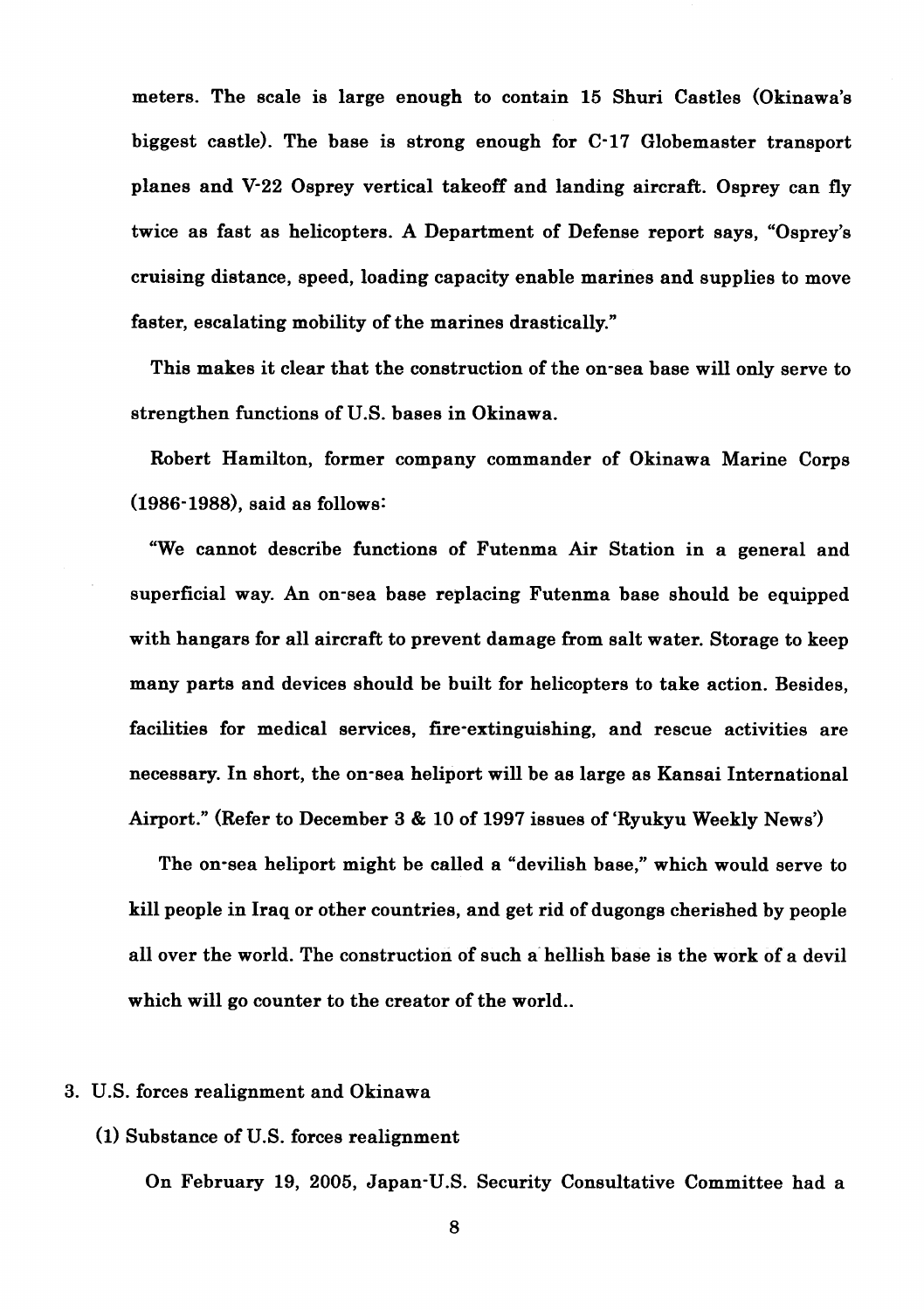meeting with Japan-U.S. Foreign and Defense secretaries attending. The opening paragraph of its joint communiqub says, "We recognize that Japan-U.S. alliance ensures security and prosperity of both countries, and will continue to play vital roles in escalating peace and stability in this region and the rest of the world, and reaffirm the need to increase cooperative relationships." It also specified 'intensifying Japan-U.S. cooperation in security and defense' as their 'common strategic goals.' In regard to Okinawa, it states, "Both sides emphasize that a steady implementation of the SACO final report is essential to a stable presence of U.S. forces in Japan." It suggests that U.S. forces will review its deployment with a view to enabling Japan and U. S. forces to conduct a concerted military action on a global scale. The substance of "U.S. forces . realignment," as mentioned in the communiqu6, is aimed at strengthening and perpetuating its bases in Okinawa in preparation for a new military rule.

# **(21** ,US. forces realignment and Okinawa

. ,

With regard to construction of the sea-base off Henoko in Nago City, a rumor is circulating that the U.S. may review the original plan or look for an alternate site (e.g. in U.S. Kadena Air Base, Shimojishima Island, U.S. Iwakuni Air Station) instead of Henoko. It is expected that both governments will work out a new measure in order to maintain the Japan-U.S. security setup, but their basic stance for adhering to the SACO line  $\cdots$  maintenance and relocation of its bases in Okinawa --- remain unchanged. This is clear from the fact that the defense facilities agency has not given up a boring survey for an on-sea base despite residents' fierce protest movement on the seaside.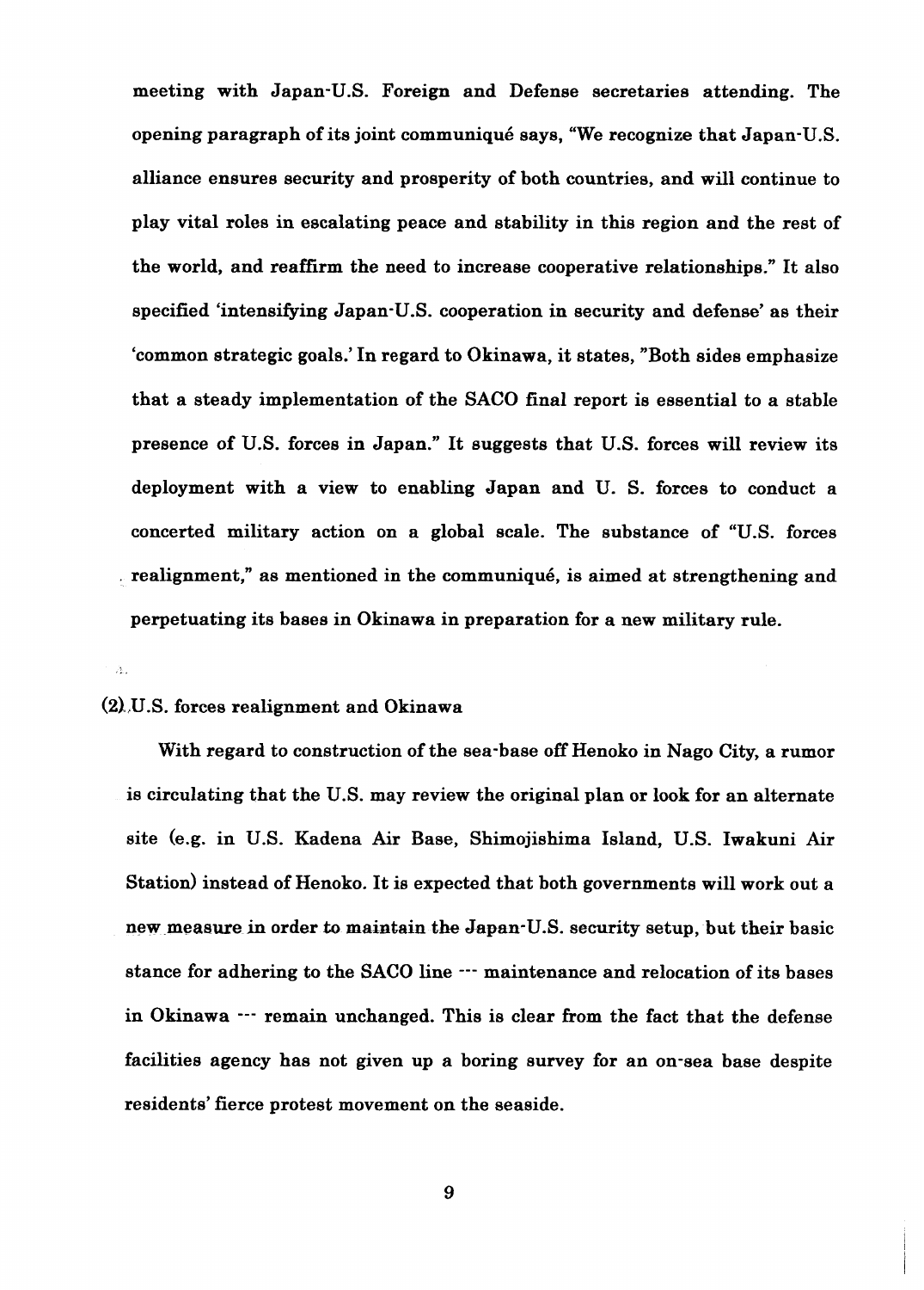## **(3)** Consolidation of Self Defense Forces (SDF) in Okinawa

After the enactment of the special measures law on Iraq, units from across the country have been dispatched to Iraq. SDF Naha base plays a role as the center for transport of supplies and personnel. In January 2005, in the name of relief for tsunami victims in Sumatra, the SDF did a pilot integrated operation of land, maritime, and air forces. A transport plane carrying personnel was sent to Indonesia via Komaki Base in central Japan. In the past SDF overseas dispatches centered in Okinawa, and Okinawa has become part of several strategies aiming at China. Japanese and US. governments may attempt to have U.S. forces deployed in SDF bases and make a joint use of facilities.

Consolidation plans include proposals to replace the U.S. Marine Corps with a SDF unit at Futenma base. The Marine Corps, according to this proposal, would be allowed joint use of the facility in the future; an SDF unit would be deployed in Shimojishima Island, with a U.S. unit attached. But Okinawa residents already predict such a plot, and their struggles to not allow such an evil plot have now begun. One example is that residents of Irabu Town in Okinawa overturned its town assembly decision seeking SDF unit deployment on Shimojishima Island.

On March 16, Irabu Town Assembly adopted a "resolution to get SDF unit deployed" on the pilot training airfield of Shimojishima Island with a majority of 9-8 vote. The government and defense agency urged assemblymen to vote for the plan behind the scenes. Town people immediately rose against the decision.

On March 24, some town people pressed the pro-SDF assemblymen to have a one-hour talk. At the talk, the members said, "We will hold a town meeting this evening. If you muster a majority of town people, we will retract the assembly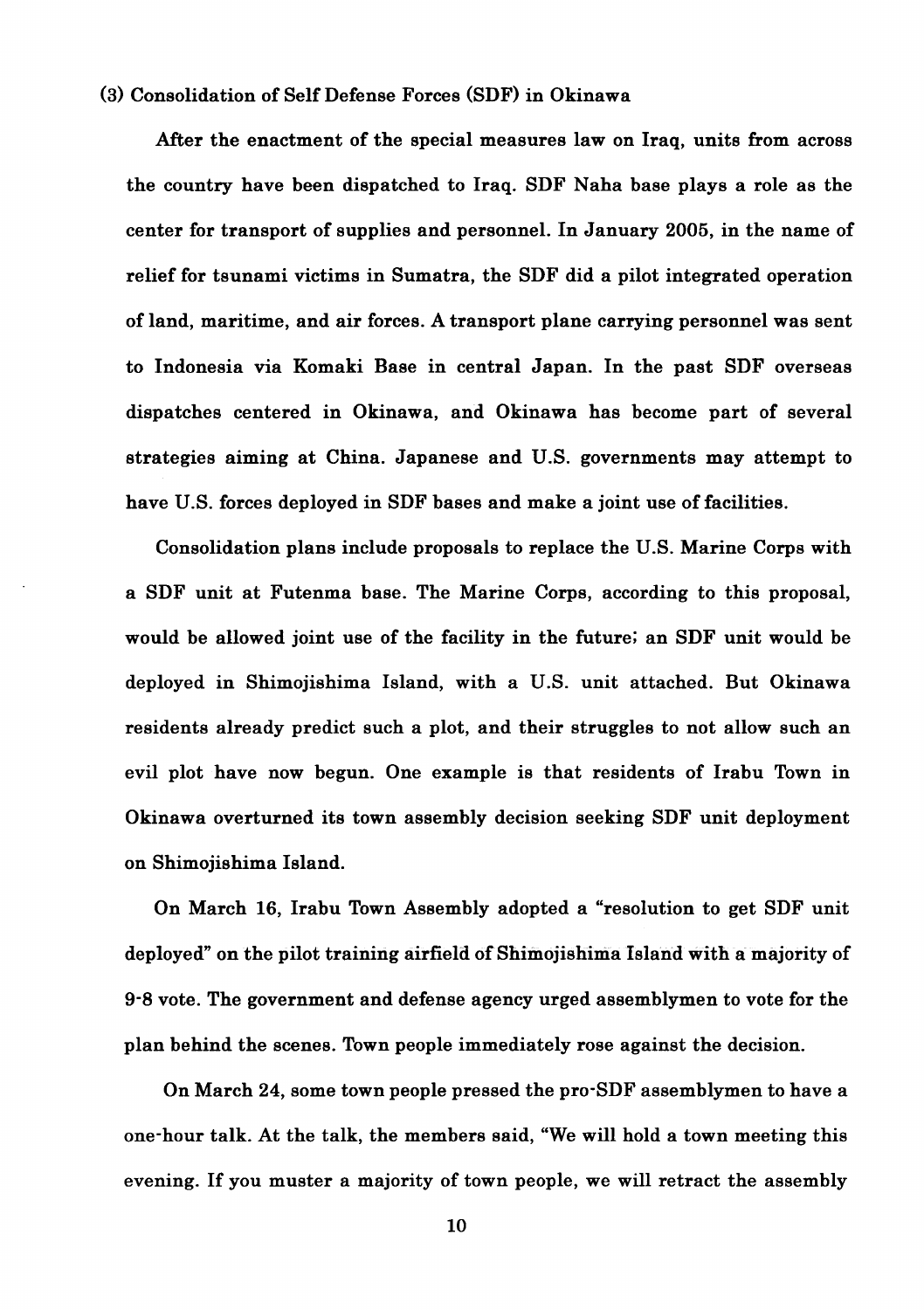resolution." The talk ended a few minutes before 3 o'clock in the afternoon. From three to six o'clock, young people, construction workers, unionists, and town office employees who attended the talk desperately called on every resident to participate in the town meeting, using telephones, loudspeakers, and signature books.

At six o'clock, as many as 3,500 people, more than the majority of town's population of 6,000, gathered at the site of the meeting. The residents grilled the assemblymen, asking, "will U.S. forces possibly come over next if the SDF unit comes to the island?" and "the SDF will be forced to cooperate in the U.S.-led war in Iraq in the name of U.S. forces realignment plan. Is that correct? " The assemblymen finally got stuck on the stage. Thus, the resolution was unanimously retracted, there, that evening.

#### 4. Okinawa residents' common and urgent tasks

 $(1)$ . Ginowan citizens' rally protesting against helicopter crash accident

On September 12, 2004, a Ginowan citizens' rally in protest against the U.S. . helicopter crash accident was held on the grounds of Okinawa International University. The rally organizers had a goal of having 10,000 people attending. But over 30,000 citizens, far more than their goal, participated under the scorching sun.

Many people from other cities in Okinawa and prefectures from the main islands of Japan took part. The rally, full of feverish excitement in protest, adopted a six-item demand, including "Remove Futenma Air Station immediately!" "Reconsider base relocation plan to Henoko!" and "Make drastic review of SOFA." The item "Reconsider base relocation plan to Henoko" was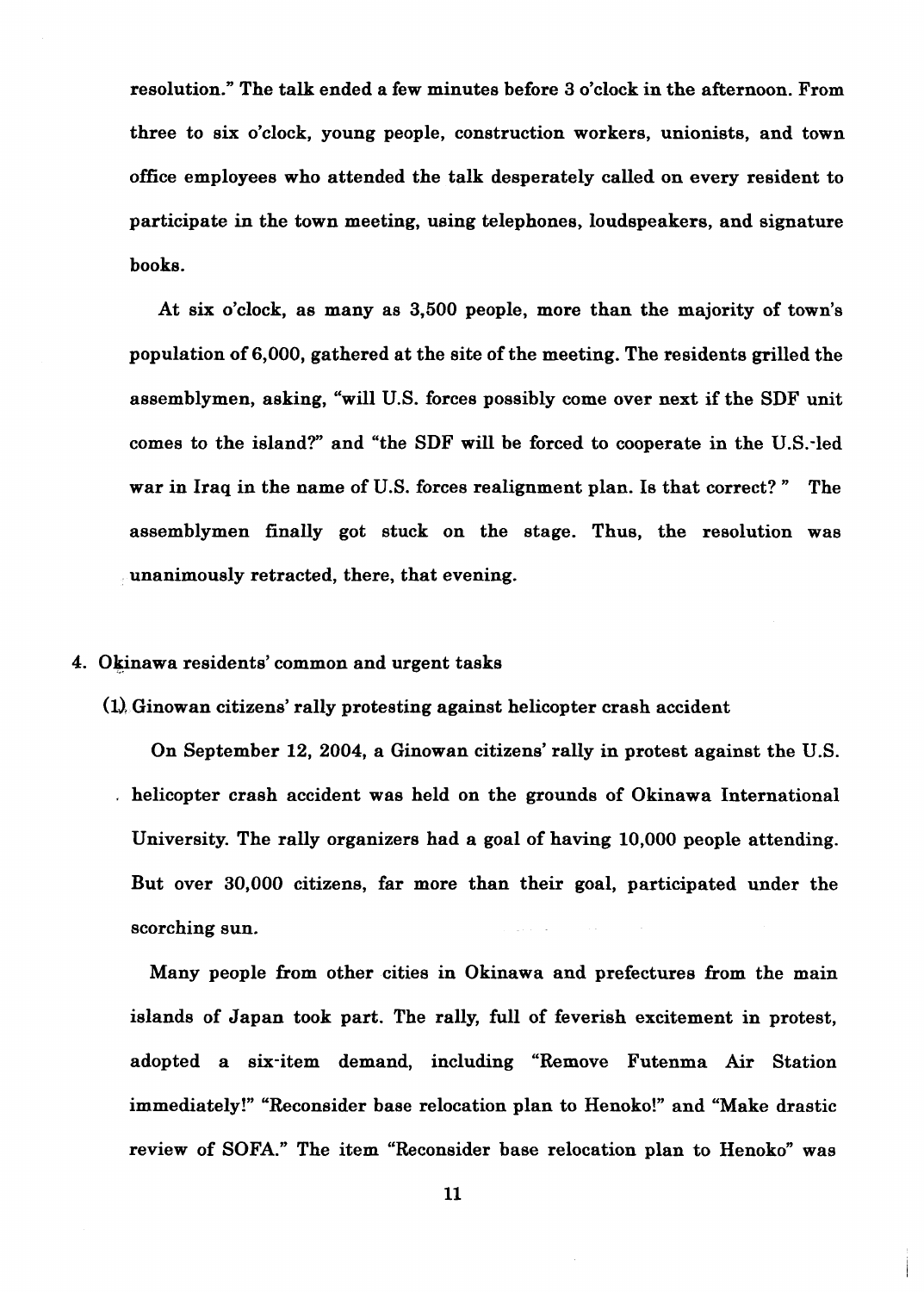epochal since it symbolized solidarity between Ginowan and Nago citizens.

#### (2) Futenma base encircling movement and May 15 residents rally

On May 15, 2005, the year marking 33rd anniversary of the return to Japan of Okinawa's administrative rights, a "human chain" event was staged, encircling Futenma Air Station. This type of event had been conducted three times: in 1995, 1998 and 2004. But the May 15 action was attended by 23,850 residents, the largest ever. It was not a "forced" participation, but featured voluntary participation of every citizen.

On the same day at 5:30 p.m., the human chain action was followed by "Okinawa residents rally demanding early removal of the Futenma air base and opposing base relocation within the island" at Ginowan Seaside Park. As many as 7,500 residents overflowed the amphitheatre of the park.

The rally unanimously adopted a five-item demand: 1. Close and remove Futenma base, 2. Give up plans to relocate Futenma base to Henoko, Kadena Base, Iejima Auxiliary Airport, and Shimojishima Island, 3. Drastically revise SOFA, 4. Guarantee employment of Japanese employees hired by U.S. bases, 5. Make citizen-oriented use of vacant land returned by U.S. forces, compensate landowners for damage, and make environmental cleanup of the returned sites the government's responsibility.

As regards the SOFA, the October 21 rally of 1995 adopted "Drastically Revien SOFA," but it was changed into "Drastically Revise SOFA" at the May 15 rally of 2005. The expression "Reconsider base relocation to Henoko" adopted at the September 12 rally of 2004 was changed into "Retract plans of relocating Futenma base to Henoko or any other U.S. bases within Okinawa" at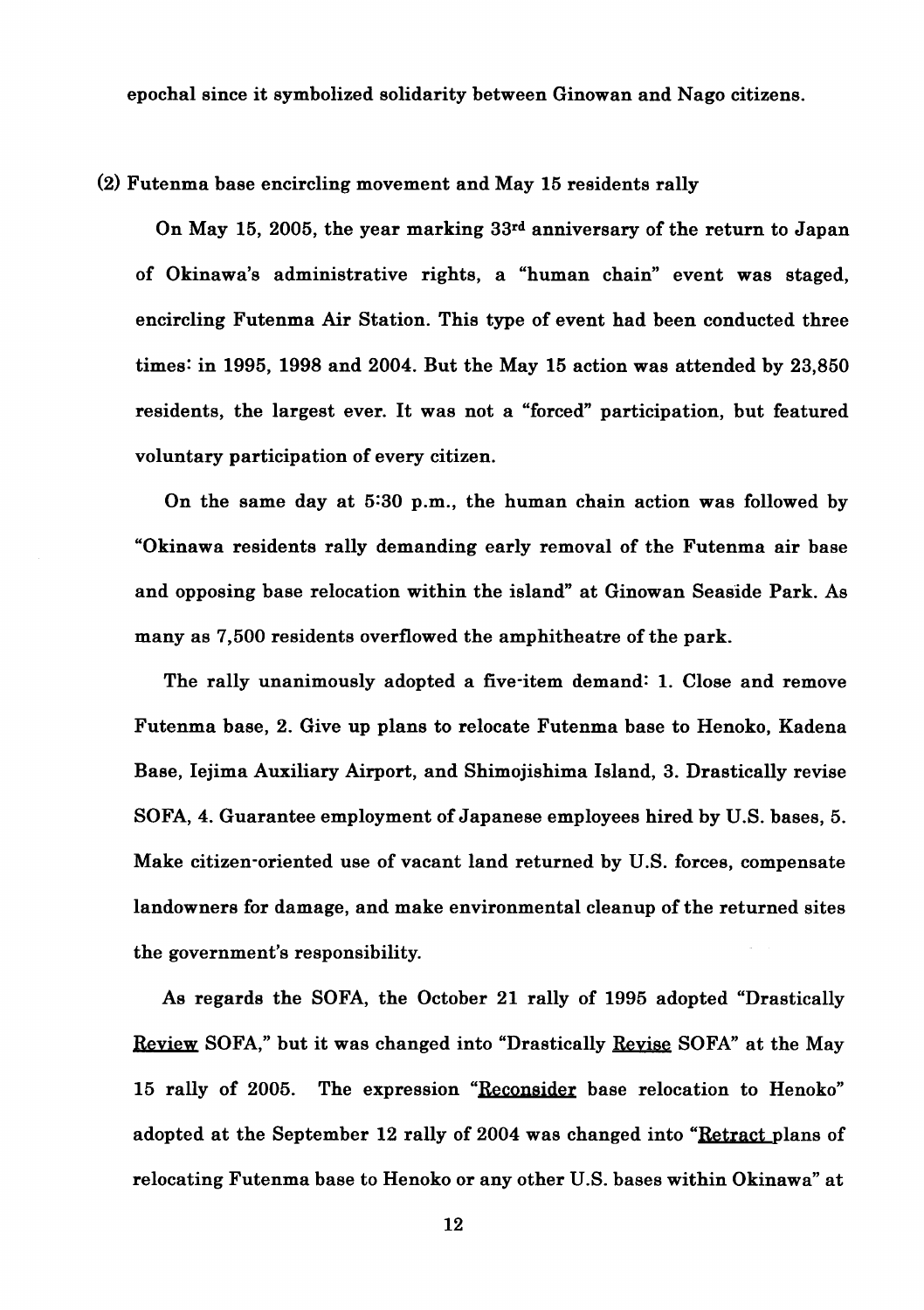the May **15** rally of **2005.** 

Thus, these demands  $\cdots$ Futenma base closure, its relocation to Henoko or any other sites, drastic revision of SOFA--- have now become residents' common and urgent demands.

#### In Conclusion

In addition to issues mentioned above, there exist in Okinawa such problems as **US.** forces exercises forcibly conducted at an urban guerilla warfare training site built in the civic area within Camp Hansen, and relocation of the U.S. Naha military port to Urazoe City. In addition, problems continue to arise over noise pollution from U.S. aircraft at Kadena and Futenma bases and over injunctions restricting boring surveys at Henoko currently being fought in court.

The year **2005** marks the **60th** anniversary of end of WWII, atomic bombings on Hiroshima and Nagasaki, and the Battle of Okinawa. For **27** years after WWII Okinawa was placed under the direct control of the U.S. forces, and during its government residents had their human rights infringed, and their dignity as a nation was terribly hurt. For 33 years after the reversion to Japan of Okinawa's administrative rights, things remain unchanged. We Okinawa residents share with Iraqi people suffering caused by the U.S.

We can never forgive the leaders of the Japanese Imperial Army who killed about **20** million Asian people, and drove 3.1 million Japanese into a miserable death. But I myself feel tormented by remorse for having allowed those war criminals to make horrible mistakes.

Wishing this congress to continue holding aloft the ideals of its founding in the future, I conclude my speech.